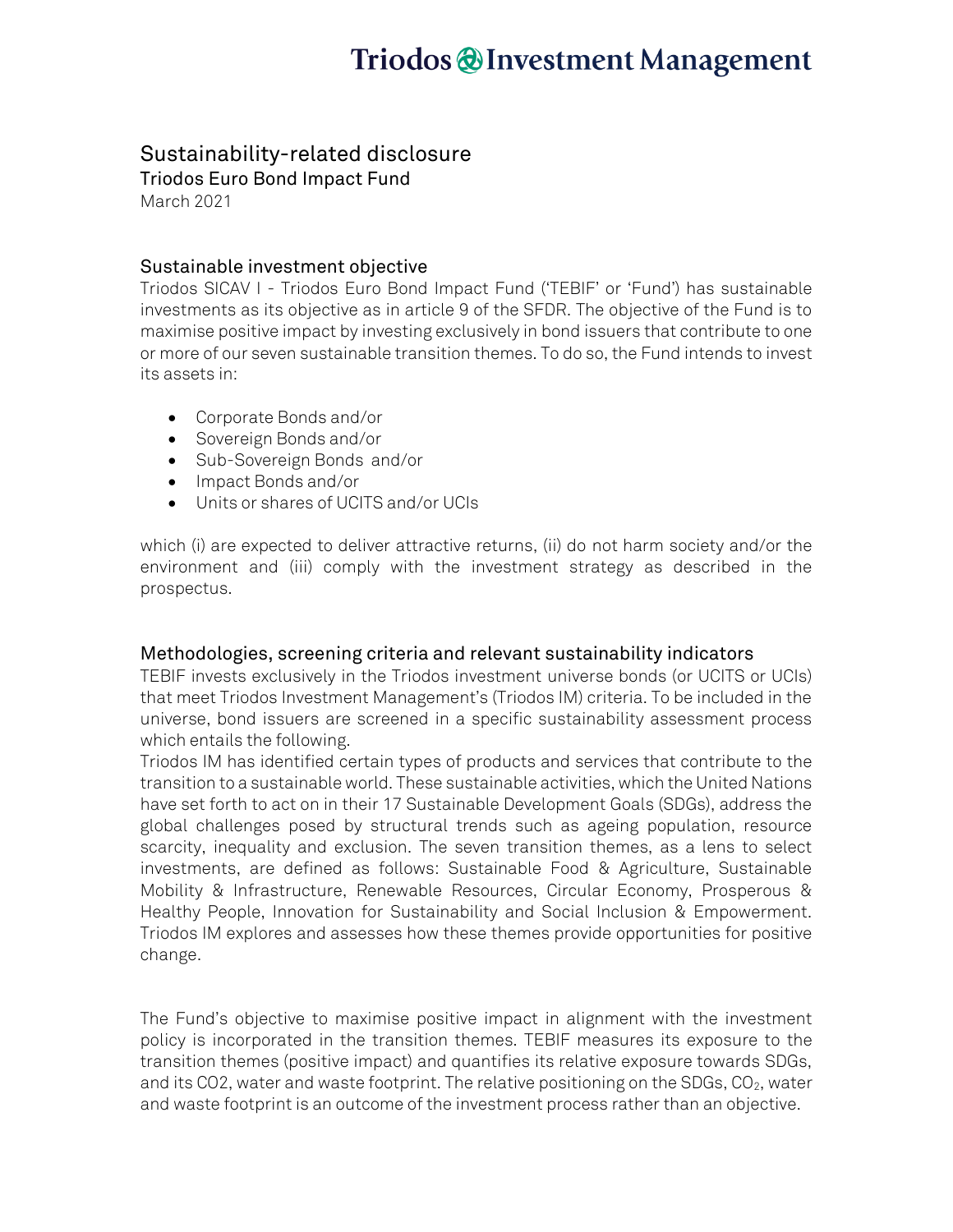## Triodos @Investment Management

A bond issuer that materially contributes to one or more of the seven transition themes through its products, services or processes, is eligible for investment if it also meets Triodos Bank's [minimum standards.](https://www.triodos-im.com/binaries/content/assets/shared/fund-assets/tpif/triodos-minimum-standards.pdf) The minimum standards ensure that the investments do not significantly harm the sustainable investment objective of the Fund. The sustainability assessment is conducted in-house by Triodos IM. For idea generation and (initial) sustainability assessment, research from external parties is used.

Every issuer in the Triodos investment universe is continuously monitored. If Triodos IM finds that a company or institution no longer meets the sustainable investment criteria, or is in danger of no longer meeting the criteria, it can deploy various dialogue methods to call that issuer to account. If the dialogue does not produce the desired change in behaviour, the company or institution will be removed from the Triodos investment universe and the bond will be divested from all portfolios within a period of three months after removal from the Triodos investment universe.

For further information on the investment process of the Fund, please refer to the Fund's prospectus under the documents section of this page.

#### How the objective is to be attained

The strategy for selecting impact bonds, corporate bonds and sub-sovereign bonds issued by international financial institutions and (semi-)public institutions, and UCITS or UCIs eligible for investment is essentially determined by the integrated analysis of the factors "People", "Planet" and "Profit" taking strict minimum criteria into account for the factors "People" and "Planet". The eligibility for investment of sovereign bonds, supranational bonds and sub-sovereign bonds issued by regional or local authorities, is essentially determined by the risk factors currency, liquidity and credit quality.

The final decision relating to selection of companies, international financial institutions, (semi-)public institutions and (regional or local) governments for investment is based on the integrated analysis of the factors "People", "Planet" and "Profit", in combination with the top-down investment outlook and portfolio construction.

The Fund contributes to the following environmental objectives as set out in article 9 of the Taxonomy:

- climate change mitigation, through the investments that contribute to the transition themes Sustainable Mobility & Infrastructure, Renewable Resources and Innovation for Sustainability;
- climate change adaptation through the investments that contribute to the transition themes Sustainable Mobility & Infrastructure, Renewable Resources and Innovation for Sustainability;
- the sustainable use and protection of water and marine resources through the investments that contribute to the transition theme Sustainable Food & Agriculture;